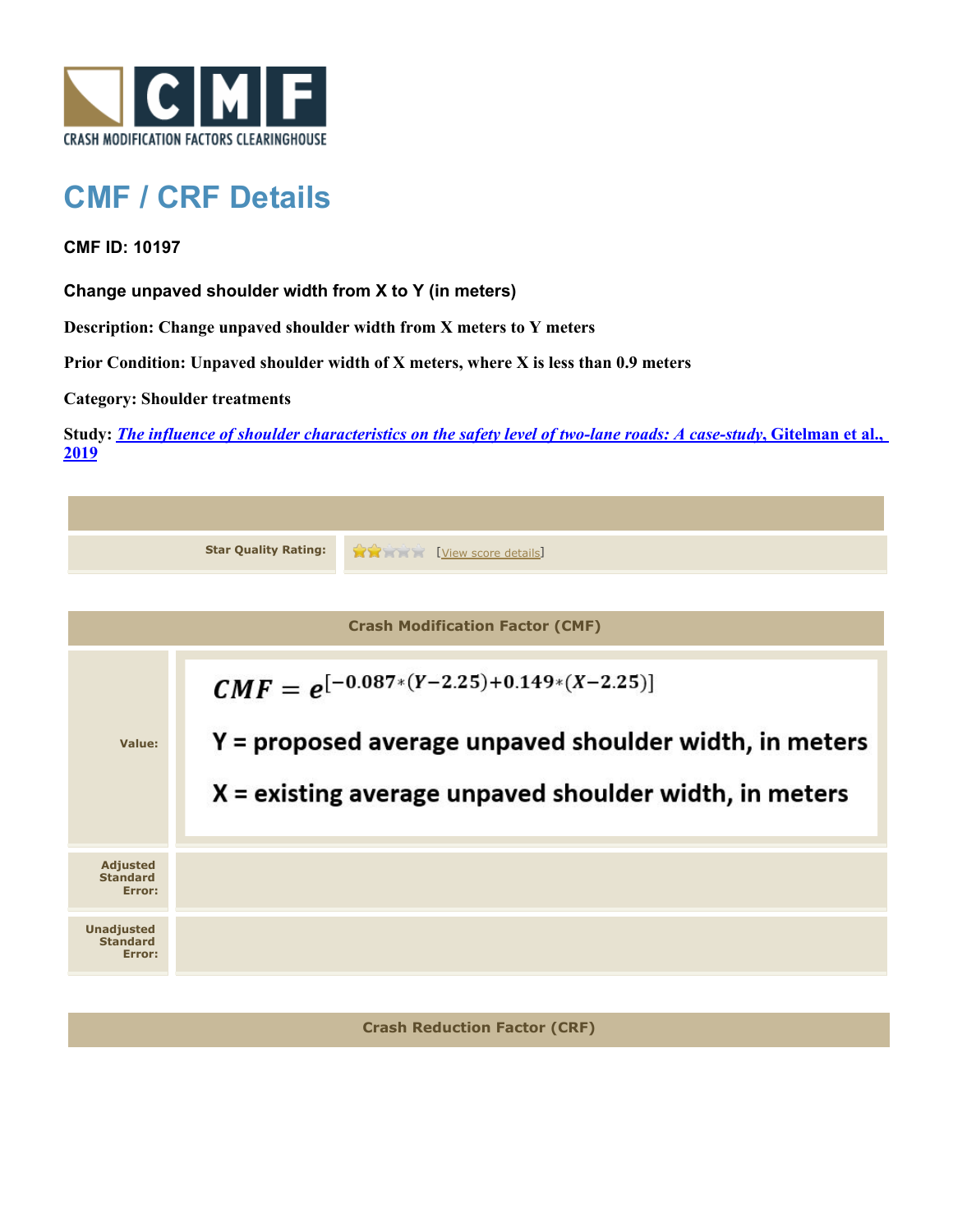

| <b>Applicability</b>                    |                                                                      |  |  |  |
|-----------------------------------------|----------------------------------------------------------------------|--|--|--|
| <b>Crash Type:</b>                      | Single vehicle                                                       |  |  |  |
| <b>Crash Severity:</b>                  | K (fatal), A (serious injury), B (minor injury), C (possible injury) |  |  |  |
| <b>Roadway Types:</b>                   | Not specified                                                        |  |  |  |
| <b>Number of Lanes:</b>                 | $\overline{2}$                                                       |  |  |  |
| <b>Road Division Type:</b>              | Undivided                                                            |  |  |  |
| <b>Speed Limit:</b>                     |                                                                      |  |  |  |
| <b>Area Type:</b>                       | Rural                                                                |  |  |  |
| <b>Traffic Volume:</b>                  |                                                                      |  |  |  |
| <b>Time of Day:</b>                     | All                                                                  |  |  |  |
| If countermeasure is intersection-based |                                                                      |  |  |  |
| <b>Intersection Type:</b>               |                                                                      |  |  |  |
| <b>Intersection Geometry:</b>           |                                                                      |  |  |  |
| <b>Traffic Control:</b>                 |                                                                      |  |  |  |
| <b>Major Road Traffic Volume:</b>       |                                                                      |  |  |  |
| <b>Minor Road Traffic Volume:</b>       |                                                                      |  |  |  |
|                                         |                                                                      |  |  |  |

| <b>Development Details</b>      |              |  |
|---------------------------------|--------------|--|
| <b>Date Range of Data Used:</b> | 2008 to 2010 |  |